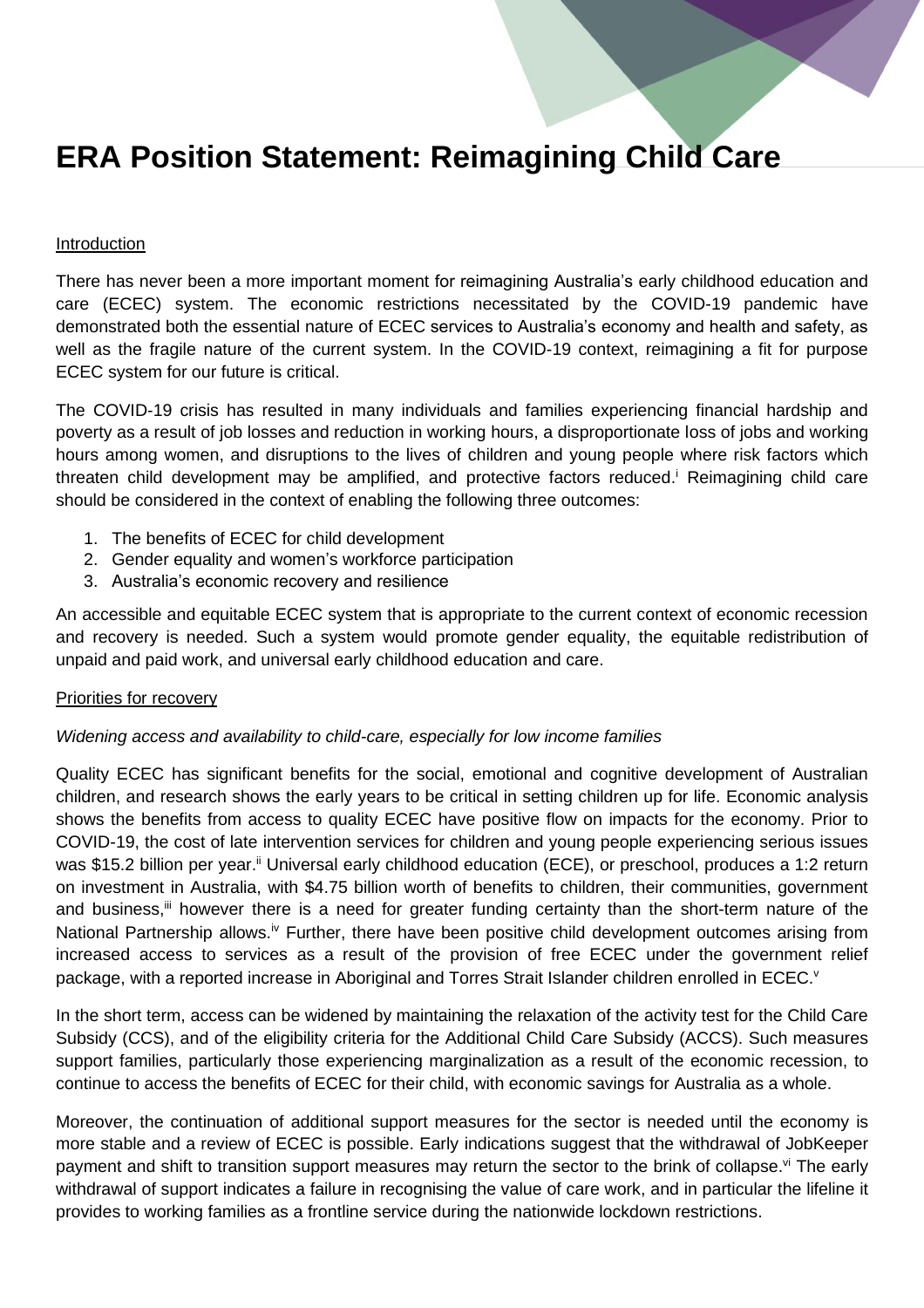In the medium term, there a is need to consider measures to ECEC to accomodate permanent changes to work patterns. The first evaluation report of the 2018 Child Care Package found that services providing Centre Based Day Care tend to charge by the day, rather than the number of actual hours of ECEC used. Given that the median length of a Centre Based Day Care session was 11 hours, charging only for full days uses up the available subsidized hours for those families needing shorter sessions.<sup>vii</sup> In light of the reinstatement of mutual obligations for every worker to take all work available, including part-time and casual work, consideration of mechanisms to increase flexibility for families around the length of care sessions while maintaining the capacity of services to meet staffing costs is a worthwhile line of inquiry.

COVID-19 poses health risks in traditional workplaces, and the events of 2020 have resulted in significant behavior change including work from home arrangements. Considering that consumer expectations and needs may have likewise shifted from these changes, there may be benefit in investigating what COVID-19 fit-for-purpose ECEC may look like, including care in the home and wrap-around service models.

# **Recommendations:**

*Short term – August 2020 – December 2020 (or when economic stability is achieved)*

- **1. Provide a wage guarantee to ECEC and transition support until medium term;**
- **2. Maintain relaxation of activity test for CCS** until and during transition period**;**
- **3. Maintain relaxation of eligibility for the ACCS** until and during transition period, and prioritise processing.

# *Medium term – December 2020 (or when economic stability is achieved) – 2022*

- 4. Transition period based on the existing CCS system, including support for providers to remain viable through the evolving COVID-19 context;
- 5. Review the early education and child care (ECEC) system, with consideration given to:
	- **Shorter or part-time care sessions to enable greater flexibility** in access to care for parents;
	- **Investigation of forms of ECEC most appropriate to the ongoing challenges raised by the COVID-19** and changes in work behaviour (for example, care in the home and wraparound service models).
	- **Expansion of universal preschool to the two years before full-time school,** and investigation of funding model which providers greater certainty and integration with the CCS for a single system of ECEC funding for children 0-5 years.

#### *Recognise and enable early childhood education and care as a driver of economic recovery*

Women's economic participation is crucial to the economic recovery. Women's contribution to the economy is estimated to have added 22% to GDP in 35 years since 1974.<sup>viii</sup> Addressing the risk to women's employment from COVID-19 is therefore crucial to both gender equality and economic recovery. ECEC must be recognised and enabled as a driver of economic recovery and women's workforce participation.

Currently, the cost of ECEC can be a significant barrier to the ability of women and secondary earners to take on additional work. <sup>ix</sup> Recent research has identified that the interaction of ECEC costs with Australia's tax and benefit systems commonly results in Workforce Disincentive Rates (WDR) of 75-120%, where a WDR of 100% means there is no economic benefit gained from working additional days. Even among low income earners, there is a WDR of more than 100% for a fifth work day.<sup>x</sup> In a context in which the Prime Minister has stressed that: "if there is a job to be taken and a job that is being offered, then it is an obligation... to take those jobs where they're on offer"xi to rebuild the economy, there is a clear economic case for reducing disincentives arising from the cost of ECEC. One option put forward for addressing the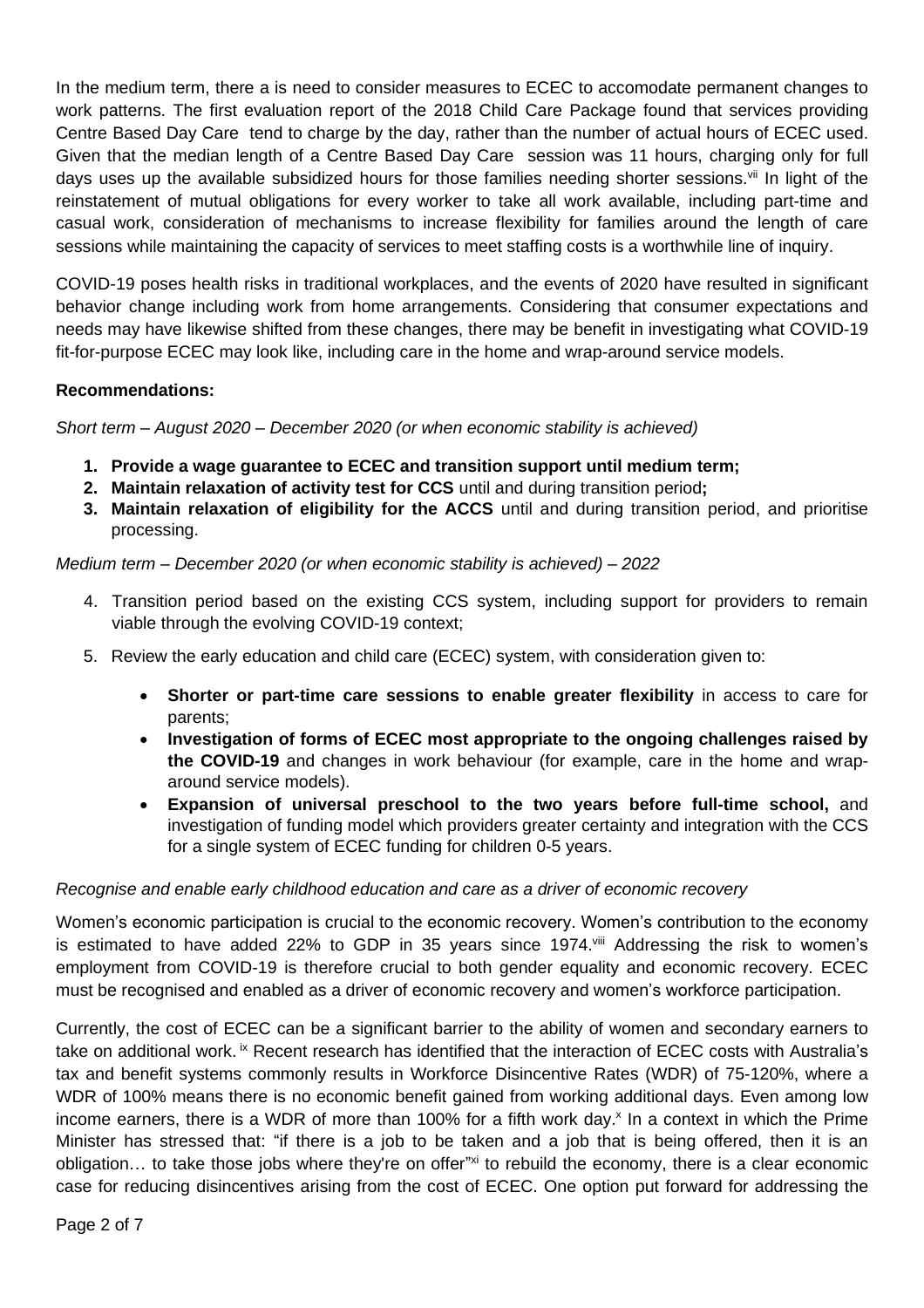WDR is a combination of increasing the percentage of the Child Care Subsidy available to all families, and replace the Child Care Subsidy cliffs with a taper.<sup>xii</sup> The Grattan Institute has estimated that increasing the CCS to 95% with a gradual taper, would cost \$5 billion and deliver a boost to GDP of \$11 billion a year.<sup>xiii</sup>

# **Recommendations:**

*Medium term – December 2020 (or when economic stability is achieved) – 2022* 

- 5. Review the early education and child care (ECEC) system, with consideration given to
	- **Options for increasing the CCS rate and replacing CCS cliffs with a taper** to decrease the impact of the Workforce Disincentive Rate on women's workforce participation and Australia's economic recovery.

#### *Investing in service and sector quality*

COVID-19 has demonstrated the essential nature of care work and services including early childhood education, aged care, healthcare and others. Yet there remains concern that the early end of support measures for the ECEC sector, such as JobKeeper, are indicative of ongoing devaluing of care work. Child Care Services is one of the lowest-paid sectors in the workforce, xiv1 is women-dominated and employs a significant number of migrant women and women on temporary visas who experience intersecting marginalization (including exclusion from eligibility for JobKeeper and JobSeeker payments). Experts and educators have noted that the feminised ECEC sector was singled out for an early end to JobKeeper, while the construction industry, with a predominantly masculine workforce (81.7% of employees are men),  $xv$ received further support through the HomeBuilder and now JobTrainer programs.<sup>xvi</sup>

Yet investment in social infrastructure has more positive implications for GDP and women's employment than investment in physical infrastructure. The 2016 *Investing in the Care Economy* report by the UK Women's Budget Group estimated that a 2% investment of GDP, in conditions of high unemployment, would lead to the creation of 600,000 jobs in Australia and a 2.3% growth in employment, in comparison with 0.5% growth in employment from a similar investment in construction. Moreover, more of these benefits would accrue women<sup>xvii</sup> in a feminised sector where work is lower paid and less secure thereby progressing the Government's commitment to women's economic security.

Investing in ECEC could include government actively managing planning and supply of services in line with need, to ensure there are quality services to fill gaps and with a focus on provision to low income and marginalised families. Australia has precedent of a planning model for ECEC, which has the further benefits of guaranteeing supply, and regulating fees and quality.<sup>xviii</sup> Federal government could also incentivise employers to raise the number of qualified educators and educators (and which could be aligned with the JobTrainer scheme), and the ratio of educators to children. This would have both child development benefits and improve work and pay conditions for educators, and could be implemented under the National Quality Framework (NQF). Direction should be taken from New Zealand's *He taonga te tamaiti, Every Child*  a taonga: Early Learning Action Plan 2019-2029,<sup>xix</sup> which aims to incentivise for 100% and regulate for 80% qualified teachers by 2029, to increase educator to child ratios to 1:4 for children under 2 years, and 1:5 for older children, while investigating a mechanism to improve work and pay conditions in the sector.

<sup>1</sup> According to the Workplace Gender Equality Agency, remuneration in feminised sectors, in which women make up the majority of the workforce, is lower than in gender-equitable or masculinised sectors. Increasing pay conditions increases the attractiveness of the sector to men, and a gender equitable workforce can drive pay equity.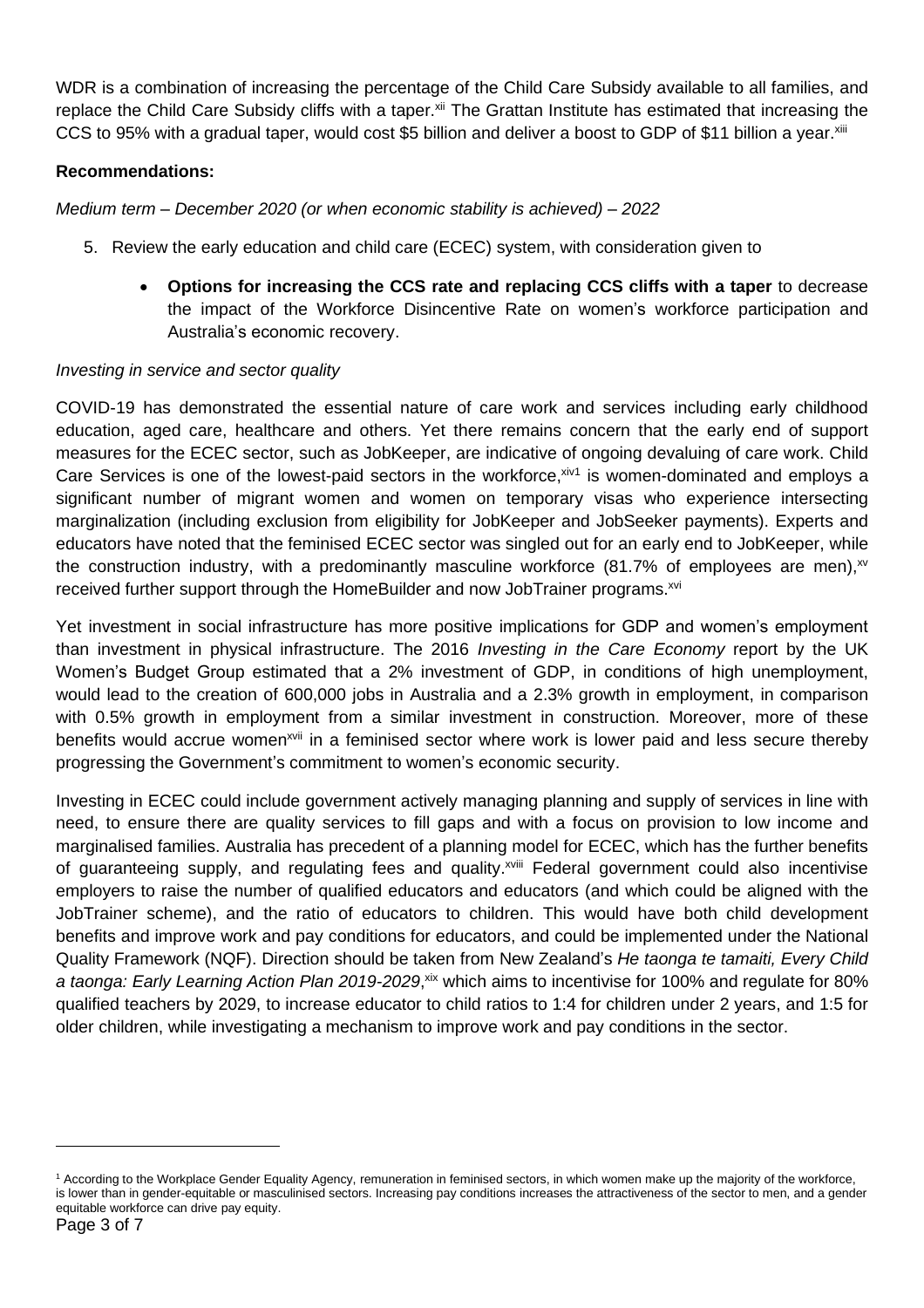#### **Recommendations:**

*Medium term – December 2020 (or when economic stability is achieved) – 2022* 

- 5. Review the early education and child care system (ECEC), with consideration given to:
	- **Investigating a mechanism to support decent pay and working conditions** for early childhood educators;
	- **Government investment in actively planning and managing supply of services in line with need**;
	- **Investigating, incentivising and investing in increases in service quality**, including qualifications of educators and increasing ratios of adults to children.

# **Background**

#### Early Childhood Education and Care in Australia

ECEC is both crucial to gender equality in workforce participation (and its significant contribution to Australia's economic growth) and for supporting the healthy and equitable development of Australian children. Australian ECEC costs are among the highest in the OECD;<sup>xx</sup> at the same time, Australia sits below the OECD average for preschool enrolment per capita<sup>xxi</sup> and in the bottom third of OECD countries for enrolment of three-year olds in early learning.<sup>xxii</sup>

ECEC was recently overhauled through the *Family Assistance Legislation Amendment (Jobs for Families Child Care Package) Act 2017*. The 'Child care Package' rolled the Child Care Benefit (CCB) and the Child Care Tax Rebate (CCTR) into a single Child Care Subsidy. The key elements of the package include:

- 1. Child Care Subsidy (CCS) the main form of assistance which is activity and means tested;
- 2. Additional Child Care Subsidy (ACCS) additional fee assistance for families experiencing financial hardship or marginalisation;
- 3. Inclusion Support Programme (ISP) support for services to build capability to include children with additional needs; and
- 4. Community Child Care Fund (CCCF) grants for child care services to address barriers to participation and sustainability based on need for services.

Together, the ACCS, ISP and CCCF comprise a Child Care Safety Net designed to increase access for marginalised families. While the new package increased the benefit available to parents and simplified the system by rolling together the Child Care Benefit and Child Care Tax Rebate, the Child Care Subsidy is also a more tightly activity- and means-tested payment.

ECEC is marked by a significant gender pay gap within the sector, and by comparison with other industries. As highly feminized, ECEC has lower average base remuneration rate than other idustries.<sup>xxiii</sup> The Child Care Services sector employs 95.6% women, with a 27.9% gender pay gap. In Preschool Education, women are 86.7% of the workforce and the gender pay gap is 28.0%.<sup>xxiv</sup> It also worth noting that the ECEC sector is an important employer for Aboriginal and Torres Strait Islander women and women on temporary visas. For these groups, the impacts of low pay and insecure working conditions are experienced intersectionally.

#### Child care during COVID-19

Page 4 of 7 Early in the crisis, ECEC was on the brink of collapsing as enrolments quickly dropped. This drop is likely a result of parents choosing to keep their children home amid concerns about economic recession and insecurity about the health implications of a pandemic in care settings. On 2 April, the Australian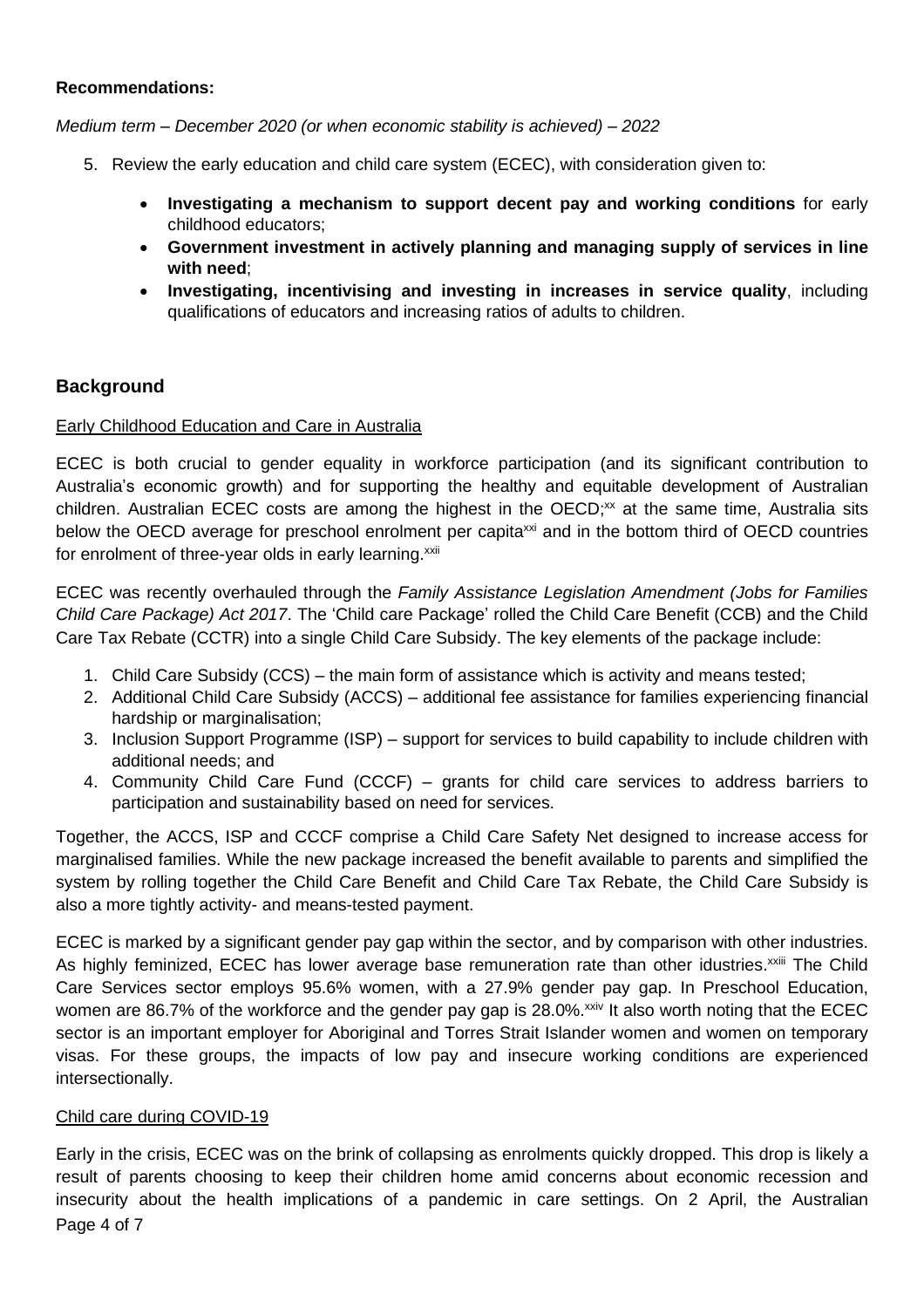government announced a relief package for the ECEC sector, which comprised the payment of 50% of fees up to the fee cap for each child enrolled, on the condition that ECEC was provided for free, with enrolment preference given to vulnerable children and those whose parents were essential workers.

The funding was applied from 6 April, based on the number of children in care in the fortnight leading into 2 March. However, providers were already reporting high rates of withdrawal of enrolments before 2 March. Additionally, services also experienced an increase in enrolments following the announcement of free care, leaving services in the position of trying to provide care for an increasing number of children on reduced income.xxv Further, the success of the package was reliant on the ability of providers to access the JobKeeper payment for employees. Many early childhood educators are employed casually and/or on temporary visas and were excluded from the JobKeeper payment. On June 8, the Australian government announced that the relief package would end for the ECEC sector on July 13, when the CCS and ACCS were reinstated. JobKeeper ended for the sector – the first of any sector in the country – on 20 July. The government is now providing a transition package covering 25% of free revenue or the hourly rate cap for the same reference period as the initial package. The activity test will also be waived for parents whose employment has been affected by COVID-19 for 12 weeks.<sup>xxvi</sup>

# Unpaid care, gender equality and women's economic security during COVID-19

The COVID-19 crisis has set back gender equality in Australia. Women<sup>2</sup> have borne the economic brunt of the COVID-19 economic impacts. Women have lost employment at a higher rate than men (men's employment down 6.2% and women's down by 8.1% between 14 March and 18 April). XXVII Women's working hours have reduced more than men's (11.5% to 7.5%), and women's underemployment rate is higher than men's (14.8% to 13.7%). At the same time, women's unpaid work has increased as a result of social distancing measures. 76% of Australians kept their children home from school or ECEC in May. 22% of adults changed their hours to care for children and 38% worked from home. Women were three times more likely than men (46% to 17%) to look after children full-time while at home. $^{xxViii}$ 

This pattern is consistent with existing evidence on disasters, which have been shown to entrench gender norms and roles. During the 2011 floods, women in heterosexual partnerships were more likely to undertake unpaid child care and community work during recovery while men were more likely to undertake income-earning work, reinforcing the idea of women as 'domestic' and 'carers', and men as income-earners whose lives are in the public space.<sup>xxix</sup> The COVID-19 crisis has created similar patterns: women have foregone or lost paid work while increasing their load of unpaid care. Evidence from other disasters has shown that entrenched gender roles and norms can have long term impacts on women's economic security, workforce participation and gender equality.The impact of job losses on women, the subsequent reduced household income for accessing ECEC in the longer term, and the increase in women's unpaid care during the crisis create a risk that the withdrawal of children from ECEC as a result of an inability to pay for services will threaten the viability and force the closure of centres, and with negative impacts on another feminized sector and jobs. There is a significant risk that women impacted by the downturn will become detached from the labour market permanently or long-term.

Women accumulate poverty over their lifetimes as a result of barriers to women's equal economic security and gender inequality. Women spend more time than men in unpaid work and care, experience the gender pay gap, earn less superannuation and have historically taken extended unpaid breaks from work to raise children. The result is the gender superannuation gap which, prior to this pandemic, resulted in older women becoming the fastest growing group at risk of homelessness.<sup>xxx</sup> In addition, Aboriginal and Torres Strait Islander women, women with disability, migrant and refugee women, women experiencing violence,

<sup>&</sup>lt;sup>2</sup> In this paper, the term women is used to reflect the data referenced. We acknowledge this data is based on a limited and binary view of gender.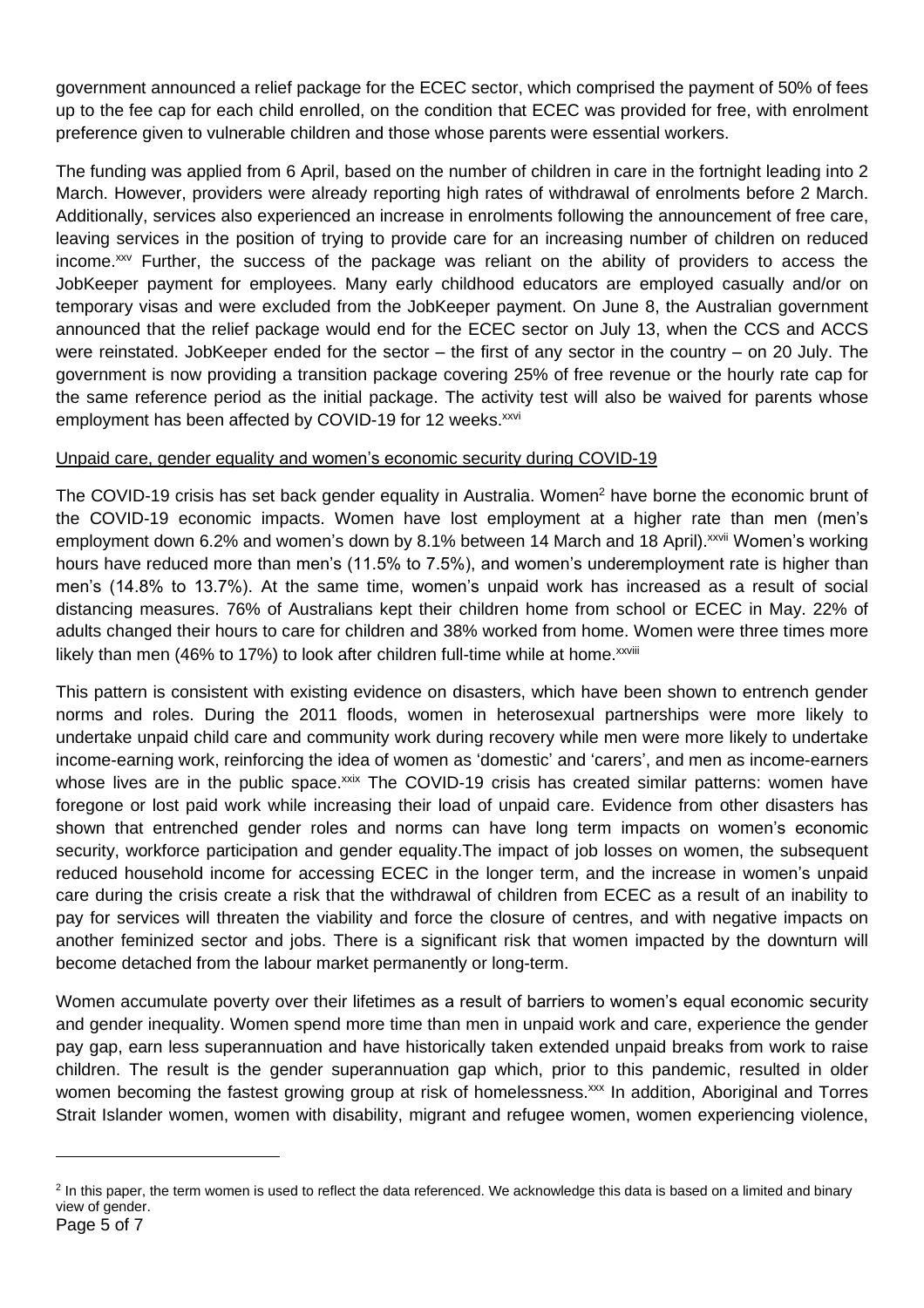and LGBTIQ+ women and gender diverse people face compounding barriers to economic wellbeing. While pay and super gaps have been declining in recent years, the conditions created by the COVID-19 crisis and recession may lead to a second wave or exacerbation of the gender gap in retirement savings and a further increase to older women's risk of homelessness among now young generations.

# **Equality Rights Alliance**

Equality Rights Alliance (ERA) is Australia's largest network advocating for women's equality, women's leadership and recognition of women's diversity. We bring together 64 non-government organisations and social enterprises with a focus on the impact of policy or service delivery on women. We are one of the six National Women's Alliances, funded by the Commonwealth Office for Women.

This submission is endorsed in whole or in part by the following members of Equality Rights Alliance:

- 2020Women
- Aboriginal Legal Rights Movement
- Alevi Federation of Australia
- Australasian Council of Women and Policing
- Australian Baha'i Community Office of **Equality**
- Australian Centre for Leadership for Women
- Australian Graduate Women
- Australian Federation of Medical Women
- Australian Motherhood Initiative for Research and Community Involvement
- Australian National Committee for UN Women
- Australian Women's Health Network
- CARE Australia
- Children by Choice
- COTA Australia
- FECCA Women's Committee
- Feminist Legal Clinic
- Fitted for Work
- Gender Equity Community of Practice
- Girl Guides Australia
- Good Shepherd Australia New Zealand
- Homebirth Australia
- **Human Rights Law Centre**
- Immigrant Women's Speakout Association NSW
- International Women's Development Agency
- JERA International
- Jessie Street National Women's Library
- Justice Connect
- Maternity Choices Australia
- Marie Stopes Australia
- Migrant Women's Lobby Group of South Australia
- Multicultural Women's Advocacy ACT
- National Association of Services Against Sexual Violence
- National Council of Churches of Australia Gender Commission
- National Council of Jewish Women of Australia
- National Council of Single Mothers and Their Children
- National Foundation for Australian Women
- NSW Council of Social Services
- National Union of Students (Women's Department)
- Older Women's Network NSW Inc
- Project Respect
- Public Health Association of Australia (Women's Special Interest Group)
- Reproductive Choice Australia
- Safe Motherhood For All Inc
- Sexual Health and Family Planning Australia
- Soroptimist International
- Sisters Inside
- Union of Australian Women
- United Nations Association of Australia Status of Women Network
- Victorian Immigrant and Refugee Women's **Coalition**
- VIEW Clubs of Australia
- Women in Adult and Vocational Education
- Women in Engineering Australia
- Women on Boards
- Women with Disabilities Australia
- Women's Equity Think Tank
- Women's Electoral Lobby
- Women's Environment Network Australia
- Women's Housing Ltd
- Women's Information Referral Exchange
- Women's International League for Peace and Freedom
- Women's Legal Services Australia
- Women's Property Initiatives
- Women Sport Australia
- Working Against Sexual Harassment
- YWCA Australia
- Zonta International Districts 22, 23 and 24